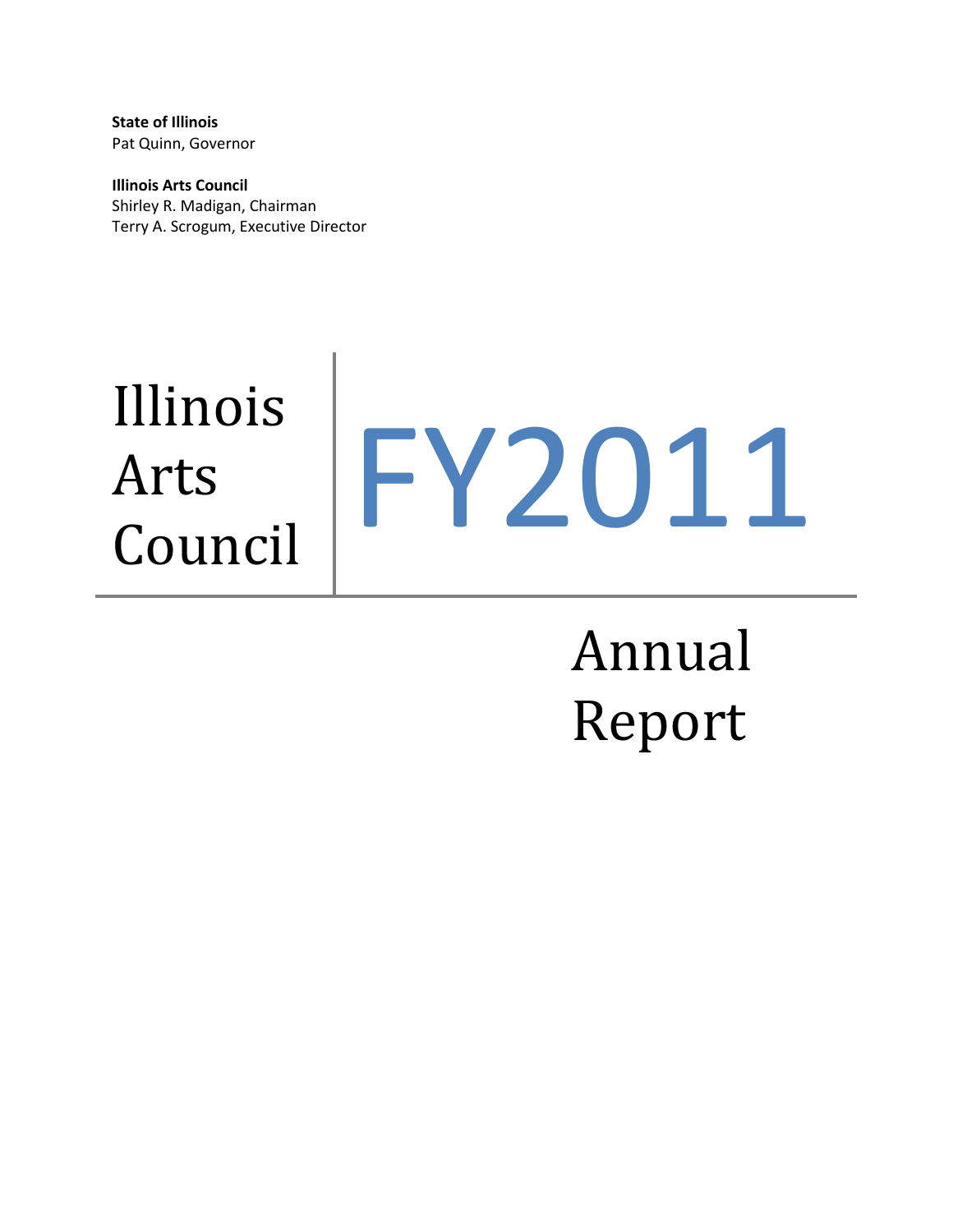# Who We Are and What We Do

**The Illinois Arts Council, a state agency,** was created by the Illinois General Assembly in 1965. The agency is governed by up to twenty-one private citizens chosen for their demonstrated commitment to the arts and appointed by the Governor. Council members serve in a voluntary capacity and are charged with developing the state's public arts policy, fostering quality culturally diverse programs, and approving grants expenditures. A small professional staff with in-depth knowledge of the field develops and administers the agency's programs, provides technical assistance, and ensures the responsible and impactful distribution of all funds. Resources to support the Illinois Arts Council are provided by the Governor and General Assembly of Illinois and the National Endowment for the Arts.

Illinois' support for the arts doesn't just result in the production of great theater, music, dance, ethnic and folk art, literature, exhibitions, media and visual art in every region of the state. This creative activity sends ripples of public benefits from community to community in turn: connecting people; enlivening neighborhoods; revitalizing downtowns; attracting businesses, tourism, and residents; providing the basis for a quality education; and improving the quality of life for all Illinoisans.

People of all regions, ages, backgrounds, cultures, and abilities are making the arts happen in every town, village, city, and county in Illinois. Some of these people are great artists or arts administrators; some are teachers or students; and some are bankers, realtors, engineers, elected officials, retirees -- the list goes on and on. From opera to hip-hop, storytelling to slam poetry, pottery classes to pop-up galleries and beyond, strong arts communities engage Illinois' plurality and provide invaluable opportunities for people to come together, share experiences, and understand one another in new ways.

Even people who don't participate directly gain from the practical benefits of public support for the arts. As of January 2009, Illinois was home to 25,71*5* arts-related businesses that employed 124,493 people.<sup>1</sup> The annual expenditures of the 654 organizations receiving operating or program support from the Illinois Arts Council in Fiscal Year 2011 alone were more than \$885 million. In addition to jobs and revenue, these mostly small businesses spend money locally and are a cornerstone of tourism and economic development statewide. Results of an update of this information will be available in summer 2012.

 $\overline{\phantom{a}}$ 

<sup>1</sup> Source: Dun & Bradstreet. From American's for the Arts *Creative Industries* report.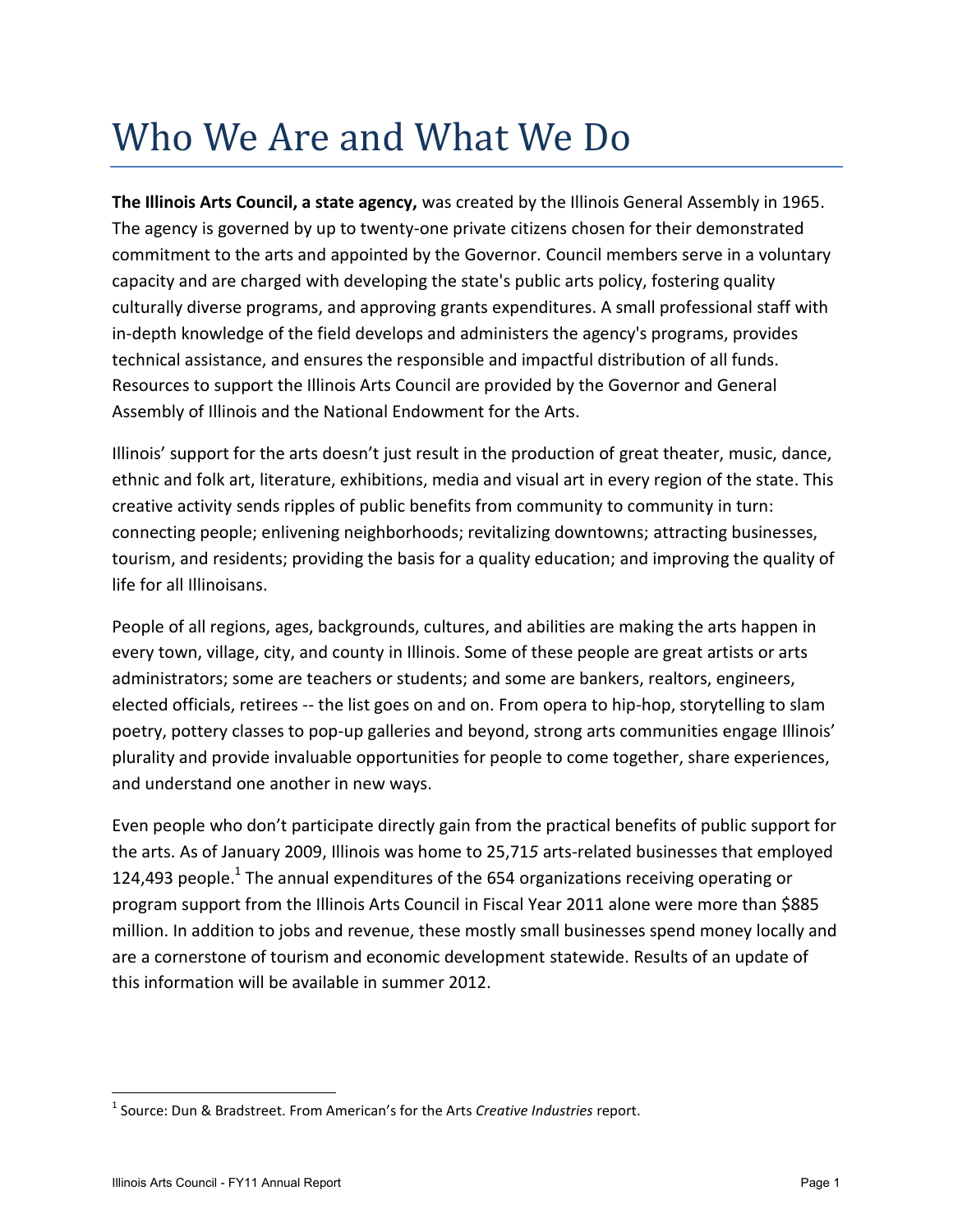With one of the smallest budgets in state government – less than eight ten-thousandths (.0008) of Illinois' overall budget in Fiscal Year 2011 – the Illinois Arts Council's support may seem insignificant in the context of such major industry. But while the average operating grant from the Illinois Arts Council in Fiscal Year 2011 was less than \$6,500 for arts programs that operate on budgets in the thousands, and the smaller communities they serve, the impact cannot be underestimated.

| <b>IAC by the Numbers</b> | <b>Fiscal Year 2011</b>                                    |  |
|---------------------------|------------------------------------------------------------|--|
| \$9,471,900               | <b>Budget (State GRF Appropriations)</b>                   |  |
| \$8,718,285               | Total grant expenditures                                   |  |
| 654                       | Operating and Program Grants awarded to arts organizations |  |
|                           | & arts programs at non-arts organizations                  |  |
| 235                       | Arts education projects supported                          |  |
| 103                       | Artists receiving direct support                           |  |
| 26                        | Local arts agencies supported                              |  |
| 51,660,476                | Individual arts experiences at IAC supported projects*     |  |
| 98%/91%                   | % of Senate/House Districts receiving direct IAC support*  |  |
| 18                        | Staff headcount                                            |  |

*\* Does not include people reached through IAC regional re-granting programs. In addition, nearly 100% of Illinois' population is now covered by and benefits daily from IAC supported broadcast programming on Public Radio and Television.*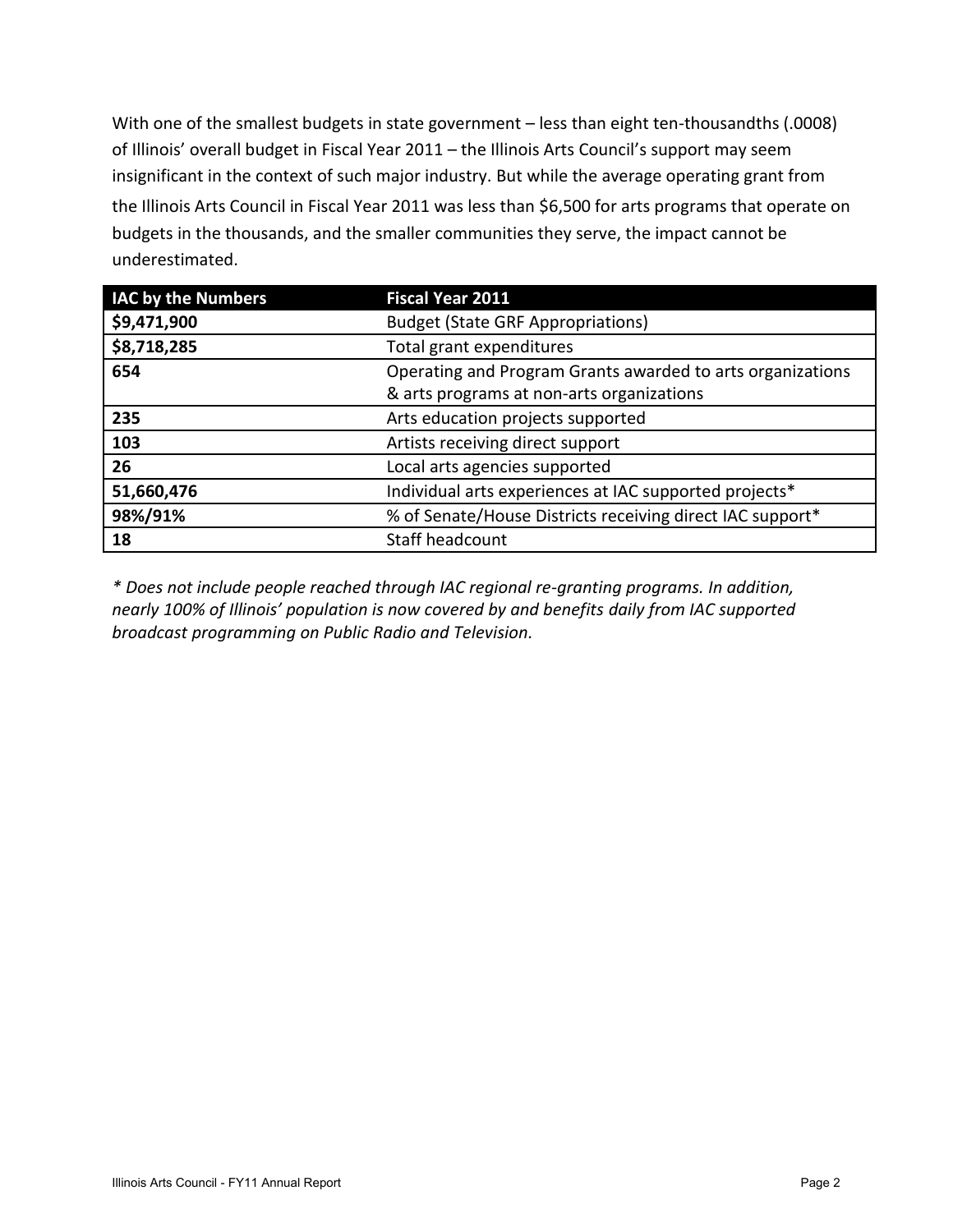# How We Have Progressed

Based on final reports from Illinois Arts Council grantees, and in keeping with the values and objectives enumerated in the agency's *2007-2012 Strategic Directions<sup>2</sup>* , we are pleased to provide the following Fiscal Year 2011 progress report:

- **Supported quality arts experiences available to the public in all regions of the state:** Individual Illinoisans benefited from a combined 51.6 million arts experiences at IAC funded arts projects, including 20.5 million arts experiences engaging children and youth. *In addition, nearly 100% of Illinois' population is now covered by and benefits from IAC supported broadcast programming on public radio and television.*
- **Promoted and facilitated opportunities for youth arts education (K-12):** The IAC granted \$530,885 toward 77 projects serving 275,815 youths in 33 House and 25 Senate districts. In addition, the agency coordinated approximately 6,273 Illinois high school students in 57 schools statewide who participated in the *Poetry Out Loud: National Recitation Contest*.
- **Fostered diversity in cultural communities:** More than 46 organizations representing a wide diversity of cultural communities received IAC grants, including those engaging African, Bolivian, Cambodian, Chinese, Greek, Haitian, Korean, Japanese, Lithuanian, Philippine, Mexican, Native American, North and South Indian, Polish, Puerto Rican, Swedish, and Ukrainian populations.
- **Supported services to the field to assist targeted populations with unimpeded access to the arts and providing outreach and communication initiatives directed toward the arts community and general public:** IAC grants supported 19 Community Arts Access Program (Regranting) agencies, 33 Local Arts Agencies, and 14 Service Organizations benefiting 5,741,564 people in 40 House and 34 Senate districts.
- **Encouraged and supported the outstanding work and commitment to the arts of individual artists throughout the state:** 139,277 Illinois artists benefited from the IAC funded projects, including direct support through 103 Individual Artist Support Initiative grants.

 $\overline{a}$ 

<sup>2</sup> The full *Strategic Directions 2007-2012* document is available for review on the IAC website: <http://www.arts.illinois.gov/about-iac/about-iac/strategic-plan>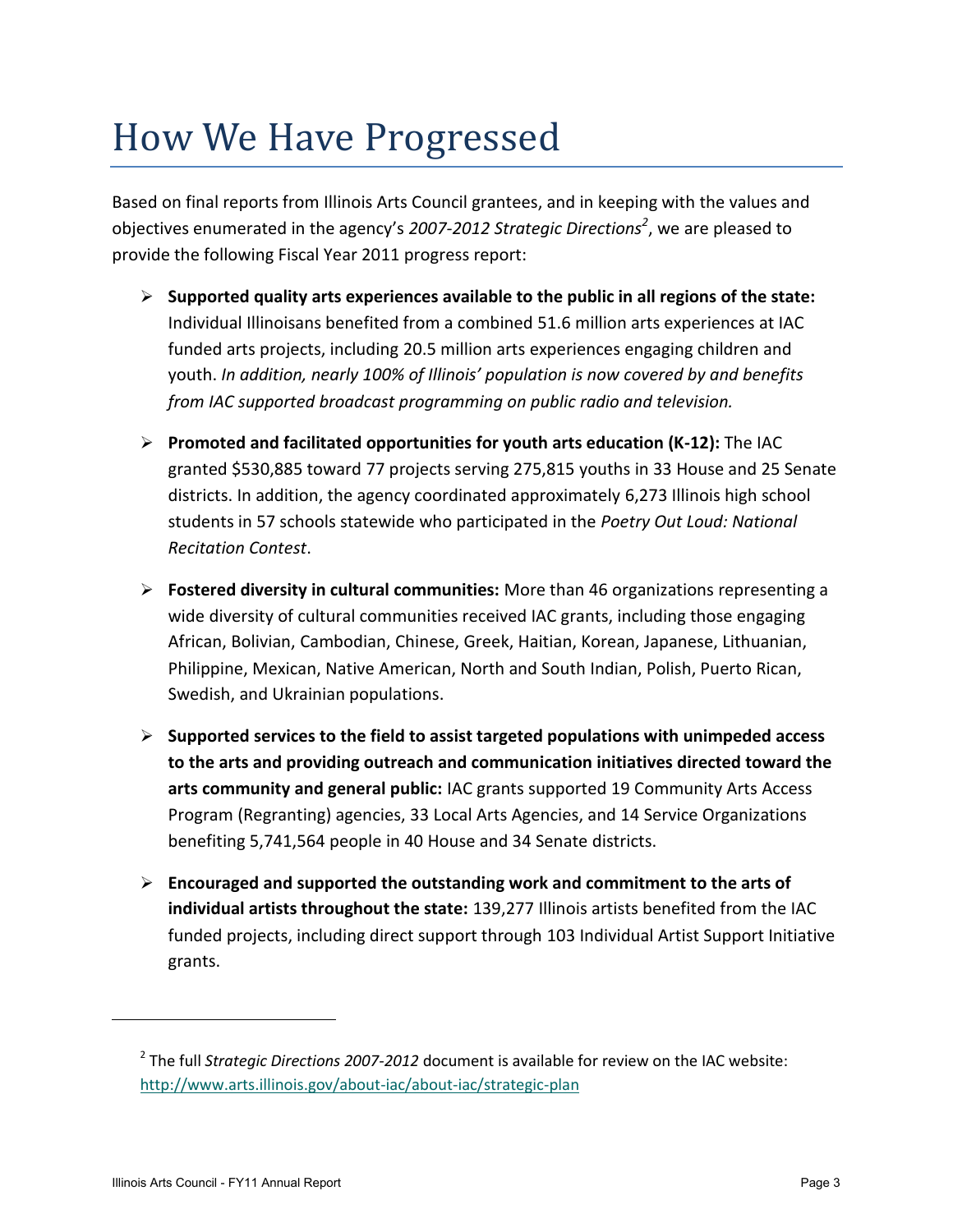- **Provided strong unrestricted support to Illinois' arts organizations in the creation, presentation, and preservation of quality arts experiences in all regions of the state:** 654 grants totaling \$4,236,735 were made to arts organizations serving 101 House and 57 Senate districts in FY11.
- **Increased the number of non-arts organizations that provide quality arts experiences for the public:** The IAC supported arts programming and projects at 133 non-arts organizations (parks, hospitals, colleges, correctional facilities, YMCA, etc.) creating more than 8.8 million new arts experiences for individuals in 57 House and 42 Senate districts throughout the state.

### **Ongoing Alliance**

### **Improving Equality of Opportunity**

**The Arts and Foreign Language (AFL) Education Grant Program** was developed in response to results of a 2005 study, *Arts at the Core: Every School, Every Student*, which polled Illinois principals and superintendents and revealed the broad disparities in arts education for students across the state. In 2006, the IAC and the Illinois State Board of Education (ISBE) entered into a partnership to implement the new state law for the program, with an appropriation from the Illinois General Assembly. In FY2011, 29 school districts received a total of \$999,954 to assist in a planning and implementation process to develop new or strengthen existing arts (14/\$526,903) and foreign language (15/\$473,051) curricula.

### **Key Resource**

#### **Tracking Cultural Development**

Launched by the Illinois Arts Council and a statewide coalition of funders on May 1, 2009, the **Illinois Cultural Data Project** (CDP) is a powerful online tool that will gather reliable, consistent, longitudinal data on the development and progress of our state's arts and cultural sector. The CDP is also designed to strengthen arts and cultural organizations by enabling participants to track trends and benchmark progress through sophisticated reporting tools; empowering researchers and advocates with information to make the case for arts and culture; and equipping funders with data to plan and evaluate grantmaking activities more effectively. Incorporated into the IAC's grantmaking process since fiscal year 2010, CDP data provided by applicants regarding their finances and programs has strengthened our understanding of the health and impact of individual organizations, artistic disciplines and the Illinois cultural sector as a whole.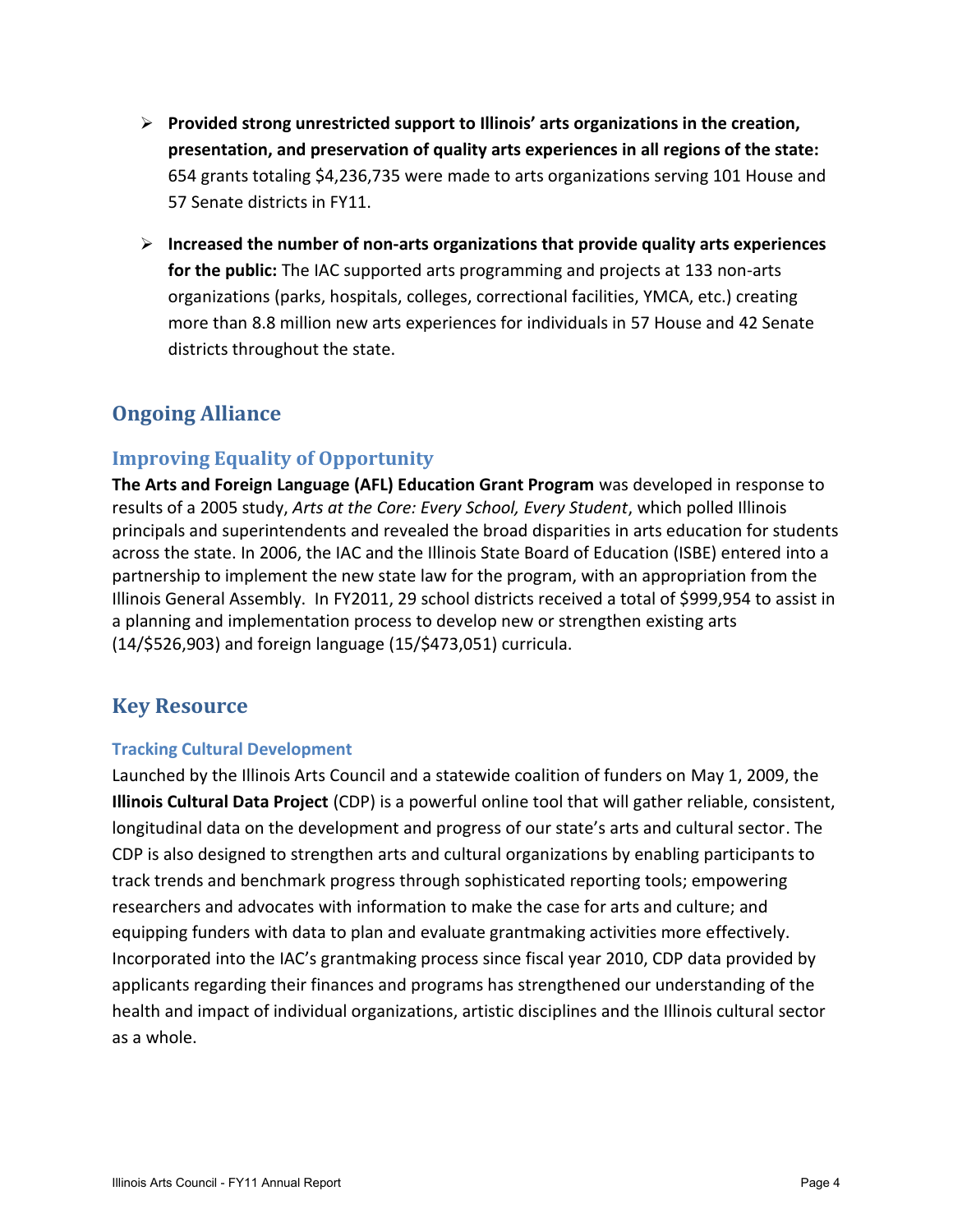# Fiscal Report: Revenues & Expenses

Independent biannual audits have consistently found that the Illinois Arts Council's financial statements are accurate and complete. Financial information for the State of Illinois can be accessed online through the Governor's Office of Management and Budget website at [www.state.il.us/budget.](http://www.state.il.us/budget)

| <b>FISCAL YEAR 2011 REVENUE</b>    |                                                   |            |
|------------------------------------|---------------------------------------------------|------------|
|                                    | <b>State General Revenue Fund</b>                 | 9,471,900  |
|                                    | Federal Funds-National Endowment for the Arts     | 1,173,600  |
|                                    | <b>Total Revenue</b>                              | 10,645,500 |
| Programmatic                       | <b>FISCAL YEAR 2011 EXPENDITURES</b>              |            |
|                                    | <b>Creative Sector</b>                            | 4,130,892  |
|                                    | <b>Underserved Constituents</b>                   | 309,555    |
|                                    | <b>Arts Education</b>                             | 403,300    |
|                                    | <b>Total Program Grants and Awards</b>            | 4,843,747  |
| <b>Line Items</b>                  |                                                   |            |
|                                    | <b>Illinois Humanities Council</b>                | 375,000    |
|                                    | <b>Public Radio &amp; Television</b>              | 2,260,003  |
|                                    | <b>Total Line Items</b>                           | 2,635,003  |
| <b>Administrative</b>              |                                                   |            |
|                                    | <b>Total Illinois Arts Council Administration</b> | 1,418,959  |
|                                    | <b>TOTAL GRF EXPENDITURES</b>                     | 8,897,709  |
| <b>Federal Grants (NEA)</b>        |                                                   | 1,173,600  |
|                                    | <b>TOTAL EXPENDITURES</b>                         | 10,071,309 |
| Unappropriated:                    |                                                   |            |
| <b>ARTS &amp; FOREIGN LANGUAGE</b> |                                                   | 73,579     |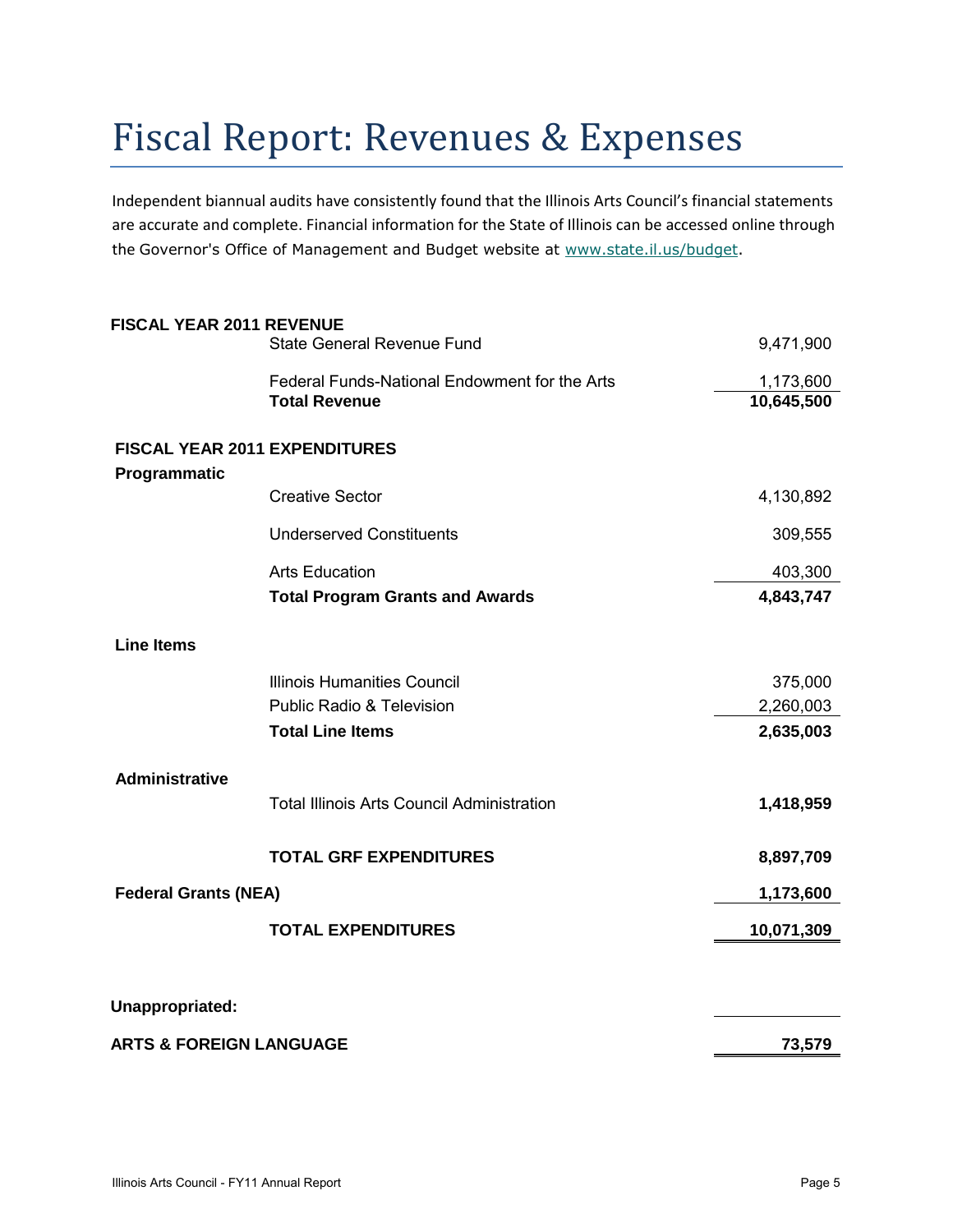# What's Next?

#### **Ongoing & Future Challenges**

Over the last forty-six years, the Illinois Arts Council has been honored to support the rich diversity of the arts and culture in Illinois. While it is hard to know at this point the long-term repercussions of the recession on the people of Illinois, we do know that defunding the arts has weakened the sector's capacity and with it the economic vitality and quality of life in communities throughout the state. The impact is particularly grave for many of the smaller organizations, especially in the more rural areas of Illinois where there simply are no other alternative funding sources.

The State of Illinois is in the midst of a historic budget crisis, and lawmakers face increasingly difficult decisions regarding future funding levels for all state agencies. As the state's fiscal crisis has worsened, the Illinois Arts Council budget has plummeted from \$19.8 million in FY07 (90% of which was awarded as grants) to \$8.7 million in FY11 – an almost 54% decrease. The agency's programs have been decimated and the staff has been reduced by 10%. The average operating support grant has fallen from \$12,248 in FY07 to less than \$6,500 in FY11.

Compounding the impact of these budget cuts on Illinois' arts and culture community, local private (and public) funding has slumped and philanthropic giving for arts is falling concurrently. As the recession enters its fourth year, artists and arts organizations report that corporate support is shifting to shore up the social safety. Arts funds are more targeted to arts education programs, making it harder and more competitive for arts institutions, community arts organizations, and individual artists. Additionally, funds from the National Endowment from the Arts have also been cut.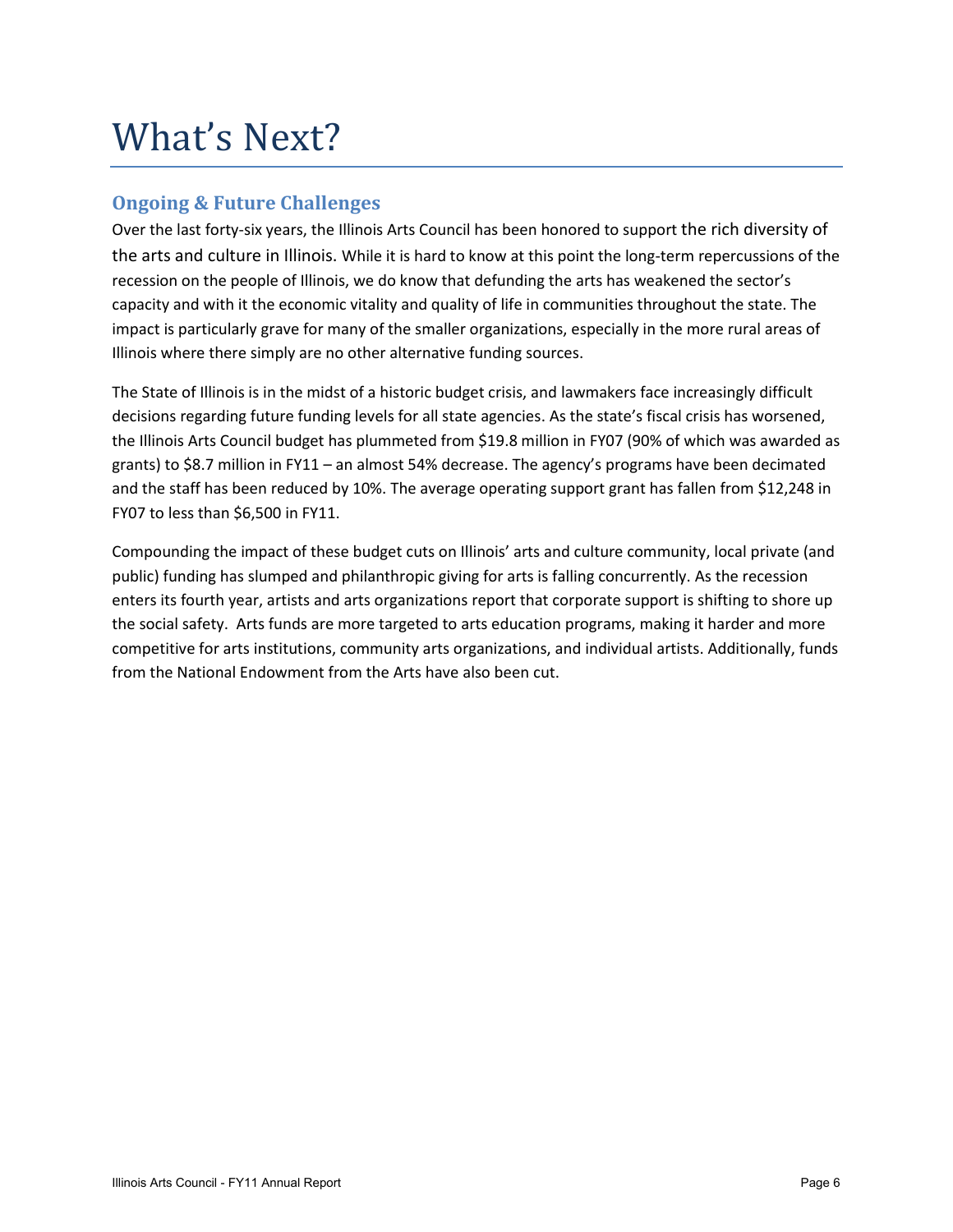#### **Illinois Arts Council Members**

*This list represents Illinois Arts Council members who served full or partial terms during Fiscal Year 2011.* 

Shirley R. Madigan, *Chairman, Chicago* Andy Van Meter, *Secretary, Springfield* Rhoda A. Pierce, *Vice-Chairman, Highland Park*

Lisa M. Dent Bielefeldt, *St. Charles* Virginia G. Bobins, *Chicago* Patrice Bugelas-Brandt, *Winnetka* William E. Brattain, Ph.D., *Colchester*  Beth Boosalis Davis, *Evanston* Christina Kemper Gidwitz, *Chicago* Henry D. Godinez, *Evanston* Desiree L. Grode, *Chicago* Jodie Shagrin Kavensky, *Rock Island* Valerie King, *Chicago* Jennifer Levine, *Chicago*  Carmen H. Lonstein*, Chicago* Peggy A. Montes*, Chicago* Barry E. Moore, Ph.D., *Normal* Elaine C. Muchin, *Chicago* The Honorable Sheila M. O'Brien, *Glenview* Howard A. Tullman, *Chicago* Donald Wiener, *Chicago*

For a full listing of all IAC grants in FY2011 by legislative district, please visit the Illinois Arts Council website at [www.arts.illinois.gov,](http://www.arts.illinois.gov/) email; [iac.info@illinois.gov,](mailto:iac.info@illinois.gov) or call us at 312/814-6750, toll-free in Illinois at 800/237-6994, or TTY 888/261-7957 (for individuals who are deaf or have hearing or voice impairments). Requests may also be mailed to the Illinois Arts Council, 100 W. Randolph St., Suite 10-500, Chicago, IL 60601, or faxed to 312/814-1471.

For general information on the Illinois Arts Council contact: **ILLINOIS ARTS COUNCIL**  An agency of the state of Illinois 100 W. Randolph St., Suite 10-500 Chicago, IL 60601-3230 312/814-6750 Chicago 800/237-6994 Toll-free in Illinois 888/261-7957 TTY/telephone text for individuals who are deaf or who have hearing or voice impairments Email: iac.info@illinois.gov Website: [www.arts.illinois.gov](http://www.arts.illinois.gov/)